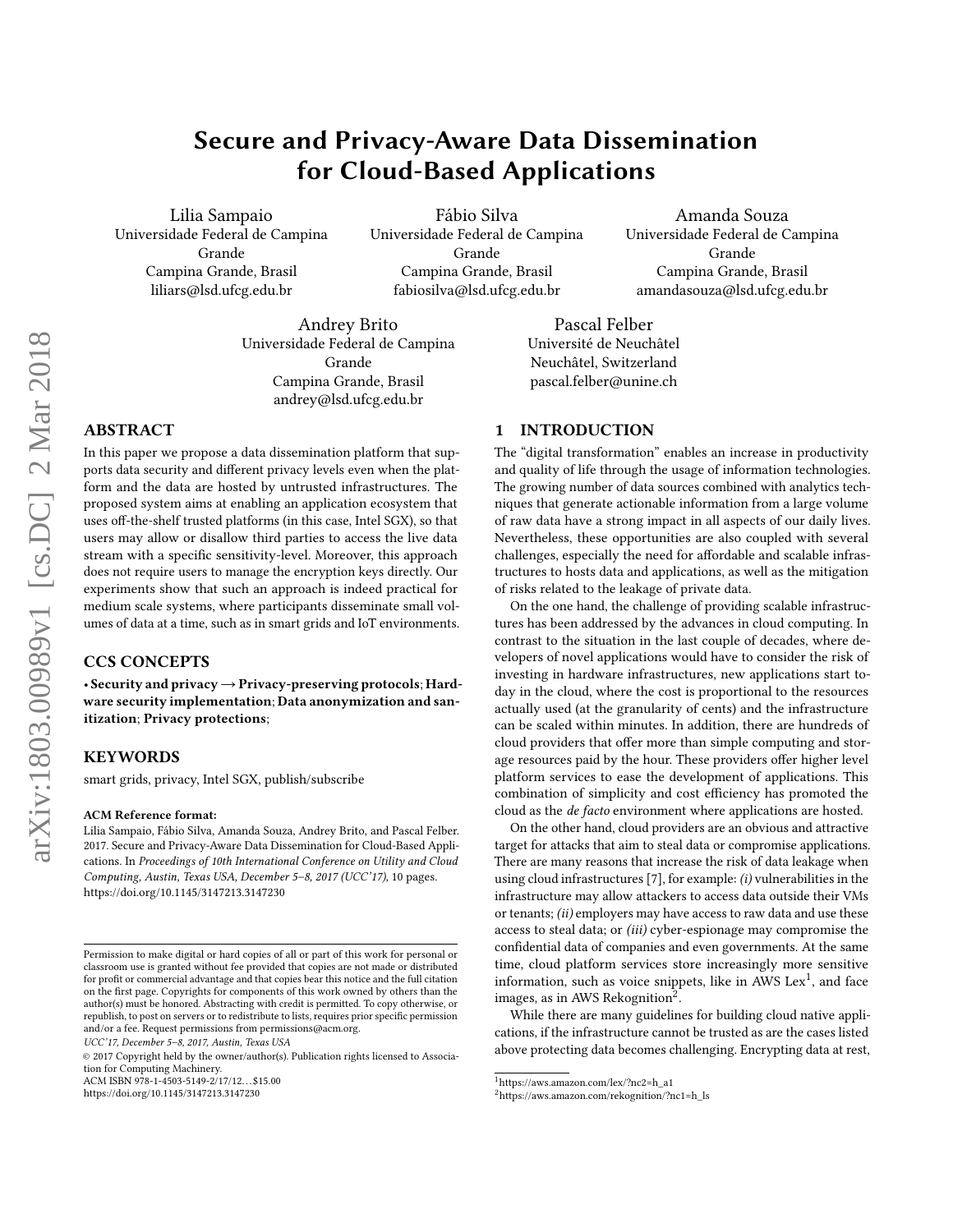using good encryption keys, and limiting the scope and permissions of the users cannot protect from insider attacks or remote attacks in which the attacker has manage to compromise the physical host. In such scenarios, some approaches, such as homomorphic encryption, are effective even in such cases as the data can be kept encrypted at all times, even during processing. Nevertheless, it is very hard to compile generic functions into an application that uses homomorphic encryption. Finally, the usage of secure co-processors have been considered for decades, but required specialized hardware that was typically not widespread.

More recently, the idea of having secure coprocessors have gained additional traction. It started on the domain of embedded devices with ARM Trustzone, but with SGX has reached common workstations and servers<sup>[3](#page-1-0)</sup>. Intel SGX enables code to be executed in a secure enclave in a way that its data is protected even from the operating system. In addition, it supports attestation, where the code running in such secure enclave has its signature validated. After SGX, other mainstream processor manufacturers, such as AMD, have then also proposed similar approaches and with the amount of sensitive data being kept in our machines, the trend is that these hardware technologies will become ubiquitous.

In this paper, we address this problem by exploiting tools that enable the usage of SGX to host communication and processing systems. We than propose a system that combines and extend tools such as Intel SGX, SCONE [\[3\]](#page-9-2), and SCBR [\[22\]](#page-9-3) in a way that enables data producers to be aware of the entities that are going to consume its data (through remote attestation) and even restrict the level of granularity that these entities can consume. Through this combination of features, it is viable to produce an ecosystem of applications in which a data source produces very sensitive data that is repeatedly anonymized or aggregated by trusted entities. Less sensitive versions of the data can then be consumed by less trustworthy (or even untrusted) applications.

The rest of the paper is organized as follows. Section [2](#page-1-1) discusses tools and concepts that are fundamental for the approach presented and a running example that will help illustrate the approach described is Section [3.](#page-3-0) After that, Section [4](#page-5-0) presents experiments of the proof-on-concept implementation. The paper is concluded with related work in Section [5](#page-7-0) and some final remarks in Section [6.](#page-8-0)

# <span id="page-1-1"></span>2 BACKGROUND

In this section, we provide a brief description of the key concepts to aid the understanding of the context and the components that will be used in our proposed architecture.

### <span id="page-1-4"></span>2.1 Intel SGX: Software Guard eXtensions

Securing data in order to guarantee its privacy and integrity is highly desired by end users aiming to protect sensitive information from malicious attacks. Some approaches that attempt to provide this security, specially on cloud environments, lack the ability to protect the application data from software with higher privilege levels such as hypervisors [\[25,](#page-9-4) [26\]](#page-9-5). In this context, Intel's Software Guard eXtensions (SGX) [\[10,](#page-9-6) [11\]](#page-9-7) has emerged, a hardware-based technology that ensures privacy and data integrity, protecting application code even if components such as the OS, hypervisor, etc. are untrusted.

In order to achieve this goal, Intel SGX provides a set of instructions to allow changes in memory access, creating protected areas named enclaves [\[19\]](#page-9-8). The enclave page cache (EPC) is where application code and data reside, managed by CPU access control policies, which prevent attacks against its content. Code outside an enclave cannot access enclave memory. However, enclave code can access untrusted memory outside the EPC, being responsible for verifying the integrity of this data.

Intel SGX also offers local and remote attestation features [\[1\]](#page-8-1), which can be performed by a third-party to guarantee that an expected piece of software is securely running inside an enclave, on a known SGX-capable platform. Remote attestation, used in this paper, requires asymmetric cryptography, since the verification comes from outside the platform, and a special component, the quoting enclave. This enclave is responsible for creating the Intel Enhanced Privacy ID (EPID) key used for signing attestations to be certified by an EPID backend infrastructure. Only the quoting enclave knows this EPID key, which is connected to the version of the processor's firmware.

Possible usage of Intel SGX [\[5,](#page-9-9) [15\]](#page-9-10) includes authentication technologies, online financial transactions, logging of user activities and personal information, video conferencing, and many others. Besides these examples on client machines, it is also possible to use SGX to protect backend applications. For instance, VC3 [\[23\]](#page-9-11) runs distributed MapReduce computations in the cloud guaranteeing data privacy and ensuring the correctness and completeness of results. VC3 uses SGX to isolate memory regions, and to deploy new protocols that secure distributed MapReduce computations.

# <span id="page-1-3"></span>2.2 SCONE: Secure Linux Containers

With the advent of SGX and the growing use of containers for hosting applications, new approaches to handle security and privacy aspects of such structures have emerged. Here, we use SCONE [\[3\]](#page-9-2), a Secure CONtainer Environment for Docker that uses SGX to protect given container processes, using SGX protected enclaves. This mechanism offers secure containers together with insecure operational systems, and does that in a transparent way to already existent Docker environments. For this to happen, it is only required that the host machine has a SGX-capable Intel CPU and a Linux  $SGX$  kernel driver $^4$  $^4$  installed.

Amongst the features offered by SCONE, there are (i) an asynchronous system call interface to the host OS provided to container processes, allowing them to perform system calls without having to exit threads inside enclaves; (ii) support for transparent encryption and authentication of data through a mechanism called shielding, ensuring data integrity and confidentiality; (iii) no changes to the application code being deployed, since SCONE's special compiler automatically prepares the code to be SGX-compatible;  $(iv)$  simple Docker integration relying on a secure container image specially built for this purpose.

<span id="page-1-0"></span> $^3\rm{Currently, processors}$  with Intel SGX support are the sixth and newer generations processors of the Intel Core family and some recent Intel Xeon processors, such as the E3-1200 family, fifth generation and newer.

<span id="page-1-2"></span> $^4$ https://01.org/intel-softwareguard-eXtensions (visited: June 05, 2017).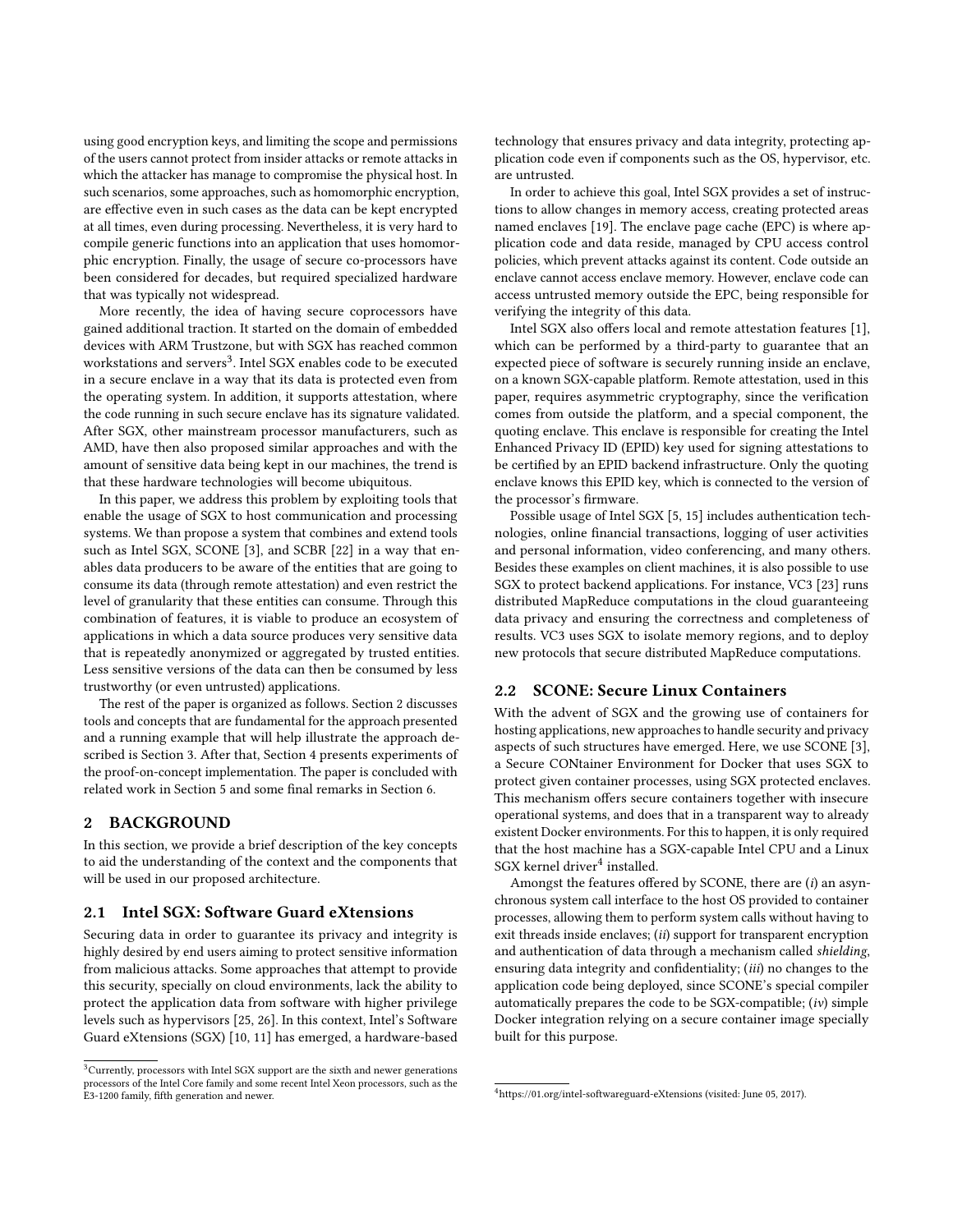Besides that, providing a secure container requires a SCONE client extension to enable the creation of configuration files, spawning of such containers and for secure communication with them. During container startup, a configuration file is necessary containing keys for encryption, application arguments and environment variables. Also, the application code must be statically compiled with its library dependencies and the SCONE library.

In general lines, SCONE provides secure containers maintaining a small Trusted Computing Base (TCB) size, and reducing overheads naturally imposed by SGX enclave transitions, thanks to its asynchronous system calls mechanism and custom kernel module.

# <span id="page-2-8"></span>2.3 Secure Content-Based Routing

Content-based routing (CBR) is a known paradigm for communication between distributed processes that routes messages based on their content rather than by a specified destination. This allows for more scalability, dynamicity and flexibility, besides removing from the sender application the knowledge of where sent messages will end up. Such publish/subscribe communication mechanism [\[12,](#page-9-12) [20\]](#page-9-13) can be improved by adding an extra security layer to the process, since in this scenario, the router has access to the content of the messages and subscriptions, representing a threat to the data confidentiality and integrity which might be compromised.

Considering this, here we use a Secure Content-Based Routing mechanism [\[22\]](#page-9-3) that relies on the SGX technology previously described to provide a routing engine in an enclave. We add to SCBR features a protocol for exchanging cryptographic keys between both ends of the communication chain, producers and consumers of smart metering data, and the routing engine. As a consequence, because publications and subscriptions are encrypted and signed, the system raises protection levels against malicious attacks that could compromise the data being exchanged.

#### <span id="page-2-7"></span>2.4 Python-SGX interpreter

The Intel SGX SDK is a development toolkit available only for C and C++ languages. This means only applications written in these languages can be adapted to run and communicate with enclaves. This presents itself as a limitation for the Intel SGX technology as porting code is an obstacle and may lead to additional bugs.

Among popular programming languages, Python deserves special attention. This year, Python was considered the Top 1 programming language in the 2017 Programming Languages ranking promoted by IEEE<sup>[5](#page-2-0)</sup>. Very popular softwares are written in Python as well, such as OpenStack, YouTube, DropBox, Instagram and many others.

Using Intel SDK to implement SGX applications might require extra effort to port existing code, or even creating new pieces of software. For this purpose, SCONE provides a modified C compiler, based on the *libmusl*<sup>[6](#page-2-1)</sup> library. This compiler, named sgxmusl-gcc<sup>[7](#page-2-2)</sup>, automatically generates the object code to be executed inside SGX enclaves, making it easier to have hardware protected applications

ready to run. However, the sgxmusl-gcc compiler is obviously restricted to C code, and possibly with GCC supported languages, such as Fortran, through the *libgfortran* library<sup>[8](#page-2-3)</sup>.

In the light of this, and the increasing use of the Python language mentioned before, enabling Python code to run in SGX becomes attractive. We then leverage the sgxmusl-gcc to produce a modified Python interpreter. Our Python interpreter is compiled with the sgxmusl-gcc and extended to interpret and attest Python code inside SGX enclaves. All things considered, this approach increases the range of applications that can be executed using SGX as well as the number of developers capable of leveraging the technology.

However, the sgxmusl-gcc compiler has a few limitations. One of the major limitations is the fact that dynamic linking of libraries is not allowed. All the system libraries, such as  $\it{openssl}^9$  $\it{openssl}^9$  and  $\it{ncurses}^{10},$  $\it{ncurses}^{10},$  $\it{ncurses}^{10},$ together with the native Python modules required by the user's application, should be statically linked upon Python-SGX building.

Unfortunately, it is not possible to include all native Python modules at once. Static linking requires the code from all the libraries to be included in the binary file, causing a large memory overhead upon execution. Adding extra code also introduces the risk for bugs in the generated code. In practice, limiting imports is not necessarily critical as most applications, even highly complex ones, are unlikely to use too many libraries. This observation is specially true when considering the microservice approach, where functionally is well divided into a large number of services.

When it comes to external libraries, there is a level of complexity added when they are not pure Python. By default, it is not possible to interpret application code that requires such modules. However, we managed to support some important ones as the  $PyCrypto<sup>11</sup>$  $PyCrypto<sup>11</sup>$  $PyCrypto<sup>11</sup>$  library. This Python cryptography toolkit provides a stable and trustworthy base for writing Python code that requires cryptographic functions, such as the AES-CTR encryption mode used in this paper. To make the link possible, we had to introduce PyCrypto as a native Python module. To do this, the PyCrypto library had to be modified to be included in the Python-SGX source tree, and then able to be linked as the rest of the native libraries.

In addition, we also use Python-SGX to interpret the code for some of the components explained in Section [3.1,](#page-3-1) and we attest them in a way that guarantees the code is the one expected by the developer. We do this by introducing in the interpreter code checks for the SHA-256 hash of the application code. The hash of the code to be executed is calculated before the start of the interpretation and checked against the hash provided during the SCONE attestation process of the Python binary itself. In the big picture, Python-SGX is considered trusted because it is previously attested by SCONE and this trust is extended to the Python code executed over it.

In a summary, considering the above limitations, we managed to make possible for complex applications written in Python to be interpreted by our Python-SGX, and therefore, securely executed inside SGX enclaves in a transparent way.

<span id="page-2-0"></span> $^{5}$ http://spectrum.ieee.org/computing/software/the-2017-top-programminglanguages

<span id="page-2-2"></span><span id="page-2-1"></span><sup>6</sup>https://www.musl-libc.org/ <sup>7</sup>https://sconedocs.github.io

<span id="page-2-3"></span><sup>8</sup>https://gcc.gnu.org/wiki/GFortran

<span id="page-2-4"></span><sup>9</sup>https://www.openssl.org/

<span id="page-2-5"></span><sup>10</sup>https://en.wikipedia.org/wiki/Ncurses

<span id="page-2-6"></span><sup>11</sup>https://pypi.python.org/pypi/pycrypto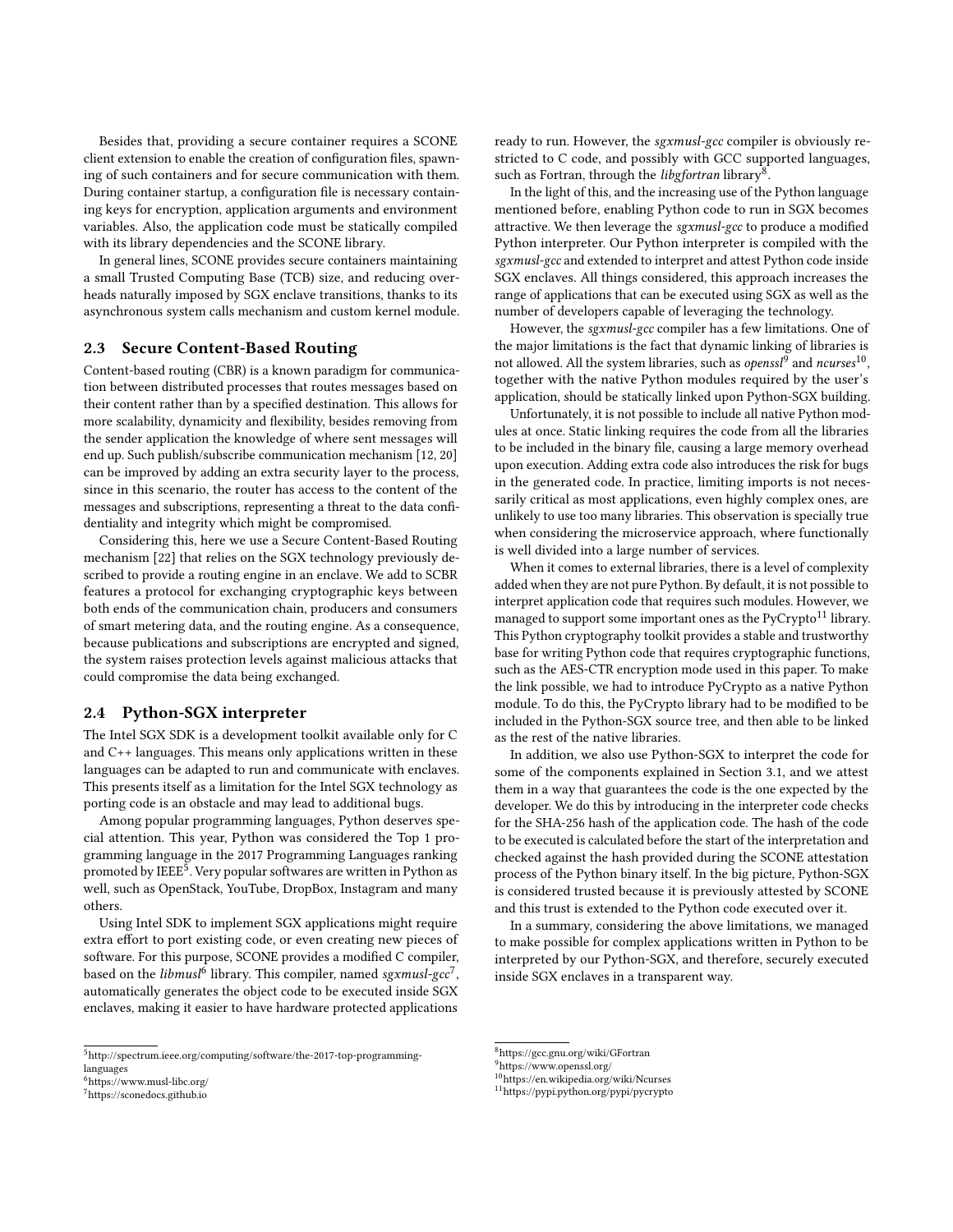# 2.5 Application example: a smart metering infrastructure

For detailing the approach proposed in this paper we consider a smart metering use case. The motivation for such an application scenario is that the availability of detailed power consumption information enables analytics that can reduce power consumption by detecting anomalies and undesired configurations, recommending actions that will result in more efficient usage of the electricity.

As an example, collecting measurements at each second may enable the identification of individual appliances running in a consumer's unit. This is known as Non-Intrusive Load Monitoring (NIALM) [\[6\]](#page-9-14). With this information, customized recommendations can lead consumers to save considerable amounts of power [\[2\]](#page-9-15). Nevertheless, even without disaggregation, the usage of detailed metering for home energy management systems [\[4\]](#page-9-16) has proved its value in practice.

On the negative side, providing detailed power consumption information reveals much more than it may seem at the first glance. Previous research has shown that even details on the multimedia content in users' TVs may be detected through detailed data [\[14\]](#page-9-17). It then becomes clear that even less information can reveal much about the habits of individuals of a residence.

In a summary, having detailed power consumption is clearly useful. Power utilities can use the data to better plan power generation and to understand and, therefore, influence consumers. Consumers may benefit from analytics approaches being executed over its data. However, even with clear benefits, the data should not be trusted to any application. In addition, not every customer will want to share his data. Consequently, a system that enables users to have better control over who access the data and reduces the risks of leakage can be a seed for sophisticated privacy-aware applications not only in smart grid infrastructures, but also in other smart cities and IoT application domains.

# <span id="page-3-0"></span>3 PRIVACY-AWARE DATA DISSEMINATION

This section describes our data dissemination platform. It begins by describing the basic components and then continues to describe a simple publication workflow. The description ends by detailing how the example introduced in Section [2](#page-1-1) can be improved based on the platform.

### <span id="page-3-1"></span>3.1 Components

3.1.1 Smart Meter. Smart meters are a key component for smart grids. Such devices are responsible for collecting energy data of households, buildings, and other environments, enabling customers to reduce electricity costs by wisely monitoring their energy consumption. A smart meter can read these fine-grained measurements at specified time intervals, and communicate this information to a utility provider. For future generations smart energy systems, it is expected that not only the utility will consume this data, but also third parties will offer applications that monitor consumption and recommend efficiency actions, as discussed in Section [2.](#page-1-1)

In our scenario, we consider the Smart Meter component a device that is able to directly or indirectly send data to a remote server. In practice, because of regulatory or cost constraints this is typically done indirectly, meters send data to gateways and these send the

data to a processing system at the utility. Nevertheless, because of this indirect communication, there is much flexibility in the implementation of the communication. In our proof-of-concept we consider different meters that can be accessed through a wireless or cabled network. We then consider that energy consumption data is collected by a Metering Data Collector (MDC) component that may be specific to an equipment model or brand and then the measurements are forwarded to other systems.

3.1.2 Metering Data Collector. This component is responsible for collecting energy consumption data from the smart meter device. The MDC application connects to the device via a TCP/IP network and retrieves new data every second. The communication protocol may be specific to that device. Because the next component, named Dispatcher, is untrusted, encryption is needed to guarantee some security. In our use case, this untrusted component is the Dispatcher, detailed below. This encryption is currently implemented using the AES-CTR encryption mode (possibly a rotating key).

In addition, because the sole purpose of the key is to protect from the untrusted dispatcher, there are two ways this key can be created and managed: (i) the key is negotiated with the SCBR during the attestation process (described below); (ii) the key will be generated by the data source and shared with all trusted participants in the system. As we will detail later, the first approach introduces higher load to the SCBR, reducing its scalability. In contrast, the second approach requires some periodic rotation of keys.

Because the MDC sees raw data it needs to be trusted. This trust can be gained through certification and sealing (as the meters typically are) or through the usage of a trusted execution environment. In our case we consider the second. Therefore, the MDC is executed in a special Python interpreter that was generated with SCONE (as detailed in Sections [2.2](#page-1-3) and [2.4\)](#page-2-7). By executing the MDC inside an SGX enclave, we are able to validate this code before execution, ensuring that only versions with the expected signatures will be executed.

3.1.3 Dispatcher. In our scenario, the Dispatcher works as a gateway, passing along the measurements received from the MDC application to the message bus. Because the MDC may be limited in functionality, the usage of the Dispatcher enables further flexibility in the setup of the rest of the system. Furthermore, because the Dispatcher does not need to be trusted, it has many more implementation and deployment options. As an example, with an untrusted dispatcher, it is trivial to change the message bus if SCBR guarantees are not needed.

In our specific implementation, the communication with the bus requires  $ZeroMQ^{12}$  $ZeroMQ^{12}$  $ZeroMQ^{12}$  connections and the Python-SGX interpreter has limited support for importing Python modules. As it is likely to occur in practice, by using an indirection level we decouple a trusted component, the MDC, from the communication protocol used by the data infrastructure running in the cloud. This decoupling eliminates the need of reimplementing the bus's communication protocol, which would possibly add more complexity to the proposed platform and its usage.

Thus, the Dispatcher simply implements a layer of communication with the bus via ZeroMQ and communicates with the MDC

<span id="page-3-2"></span> $^{12}{\rm http://zeromq.org/}$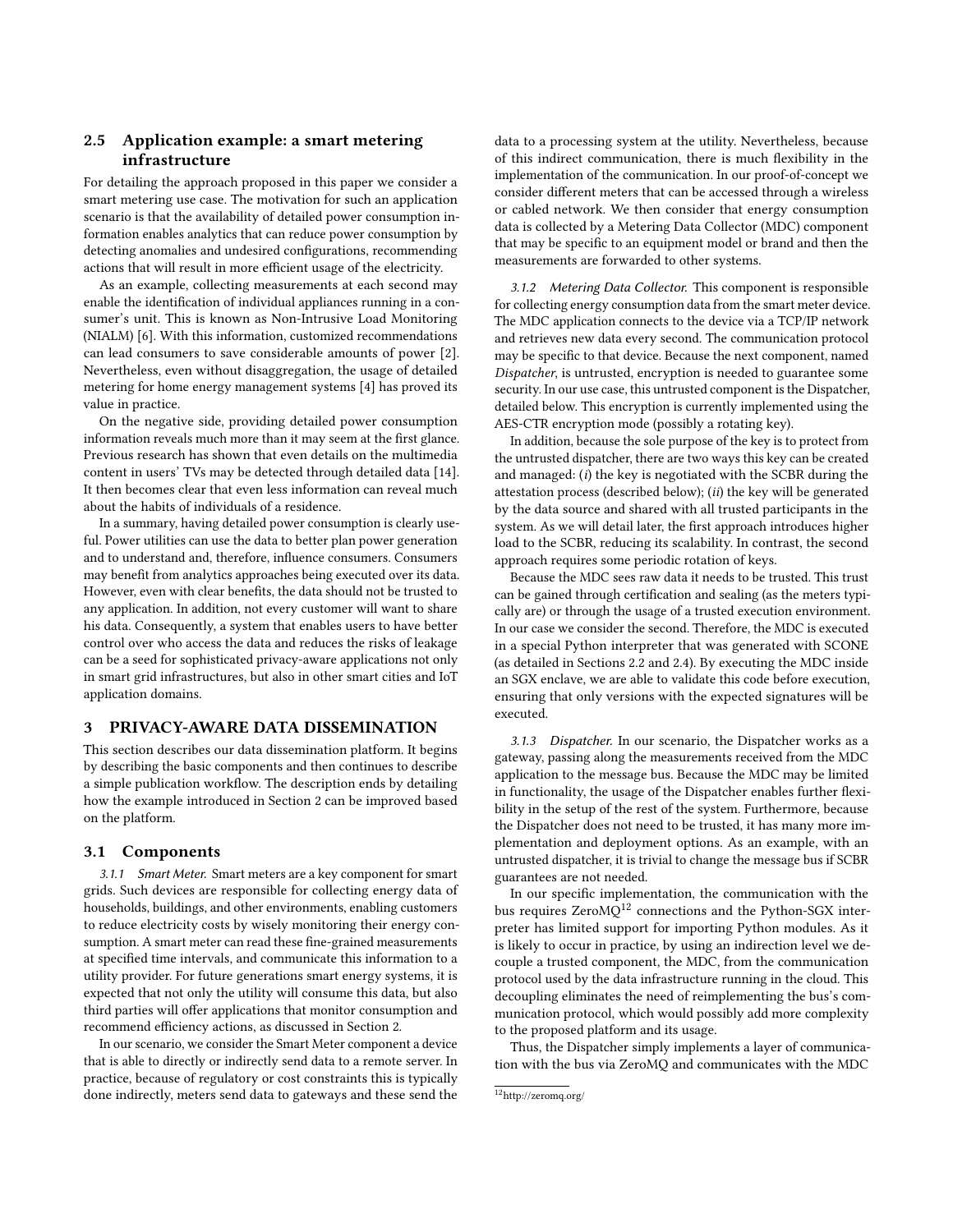through simple sockets. Finally, the received encrypted measurements are sent to the Secure Content-Based Routing (SCBR) component.

3.1.4 Secure Content-Based Routing. The Secure Content-Based Routing component follows the publish–subscribe paradigm [\[12\]](#page-9-12), in which senders of messages, named publishers, do not address messages explicitly, but rather categorize such messages regardless of which receivers, the subscribers, will be receiving them. From the subscribers' perspective, subscribers express interest in one or more type of messages and receive the ones they are interested in, regardless of their publishers.

Differently to other regular publish-subscribe middleware, SCBR has a mode in which only the publisher can submit subscriptions to its publications. We use this mode so that subscribers have to communicate with the publishers at the beginning. During this initial communication, the publisher will attest the candidate consumer, and if passed, it can handle encryption keys.

The SCBR bus securely routes messages between publishers and subscribers, as detailed in Section [2.3.](#page-2-8) Its security and privacyawareness are consequence of the fact that the routing decisions are taken inside SGX. In our use case, we consider that sensitive information will carry its sensitivity level (in the Pub/Sub topic).

Depending on the choice on the encryption approach in the MDC, as discussed above, there are two choices:  $(i)$  if the MDC encryption key was negotiated with the SCBR, SCBR would decrypt the data and this data would be disseminated unencrypted; (ii) if the encryption key is negotiated with the trusted parties, the sensitive information (e.g., the measurements is kept encrypted even within the SCBR enclave), this could be useful for connecting systems that store information, even if the systems themselves cannot read it.

Sent messages follow a specific header format, containing the message type, or privacy level, and its encryption mode which can also be plain-text. SCBR allows for configuring the security level of its core, which can be set to use SGX or not. The bus uses the Intel SDK tool in its implementation and, by enabling SGX, executes the routing engine inside an enclave. From the client side, if the SGX mode is required, it can be checked as the attestation process only works if the SGX enclaves are in use.

3.1.5 Attestor. In the proposed platform, in order for consumers to receive data from SCBR, besides being registered in the bus, they need to be considered trusted and therefore, attested. With this approach, the consumer knows how to decrypt the encrypted measurements, and can have access to the published information.

The attestation process here follows the remote attestation protocol specified by SGX, as explained in Section [2.1,](#page-1-4) and uses the Intel Attestation Service (IAS). The Attestor is then responsible for mediating the attestation process of the consumers by the IAS, and then, the encryption/decryption key exchange during attestation. The process is further discussed in Section [3.2.](#page-4-0)

3.1.6 Aggregator. Aggregating individual measurements to produce full energy consumption reports and its respective billing is an important feature desired by utility providers in a smart metering scenario. Here, the Aggregator component serves this purpose and aggregates measurements generating new aggregated energy data. Time intervals may vary between minutes, hours, or months, but

<span id="page-4-1"></span>

Figure 1: Architecture of data dissemination platform for smart metering infrastructures.

every message received by the Aggregator is an individual raw measurement as previously published by the Smart Meters.

During initialization, the Aggregator is attested by the IAS through the Attestor, and is then able to decrypt the received messages. After the key exchange, this component is also able to encrypt the aggregated data to be published again into the SCBR bus and later consumed by final consumers. In our implementation, this piece of code was written using the Intel SDK.

3.1.7 Final Consumers. There can be many final consumers, which are able to register to the SCBR bus and express interest in a certain type of messages. For the registration, they need to contact publishers and then will be attested by the IAS through the Attestor. As a consequence, they will receive the key to decrypt published messages. This piece of code is also developed using the Intel SDK tool. An alternative is that the consumer requests public data. In this case, the publisher would simply register it without actual attestation.

# <span id="page-4-0"></span>3.2 Architecture Workflow

As seen in Figure [1,](#page-4-1) the flow starts with measurements being recorded by Smart Meters. These data is then sent to the MDC application, which is interpreted by the Python-SGX interpreter. Python-SGX is attested by SCONE, and afterwards, can attest the MDC component and guarantee that the SHA-256 hash of the application code matches the hash provided during the SCONE attestation process.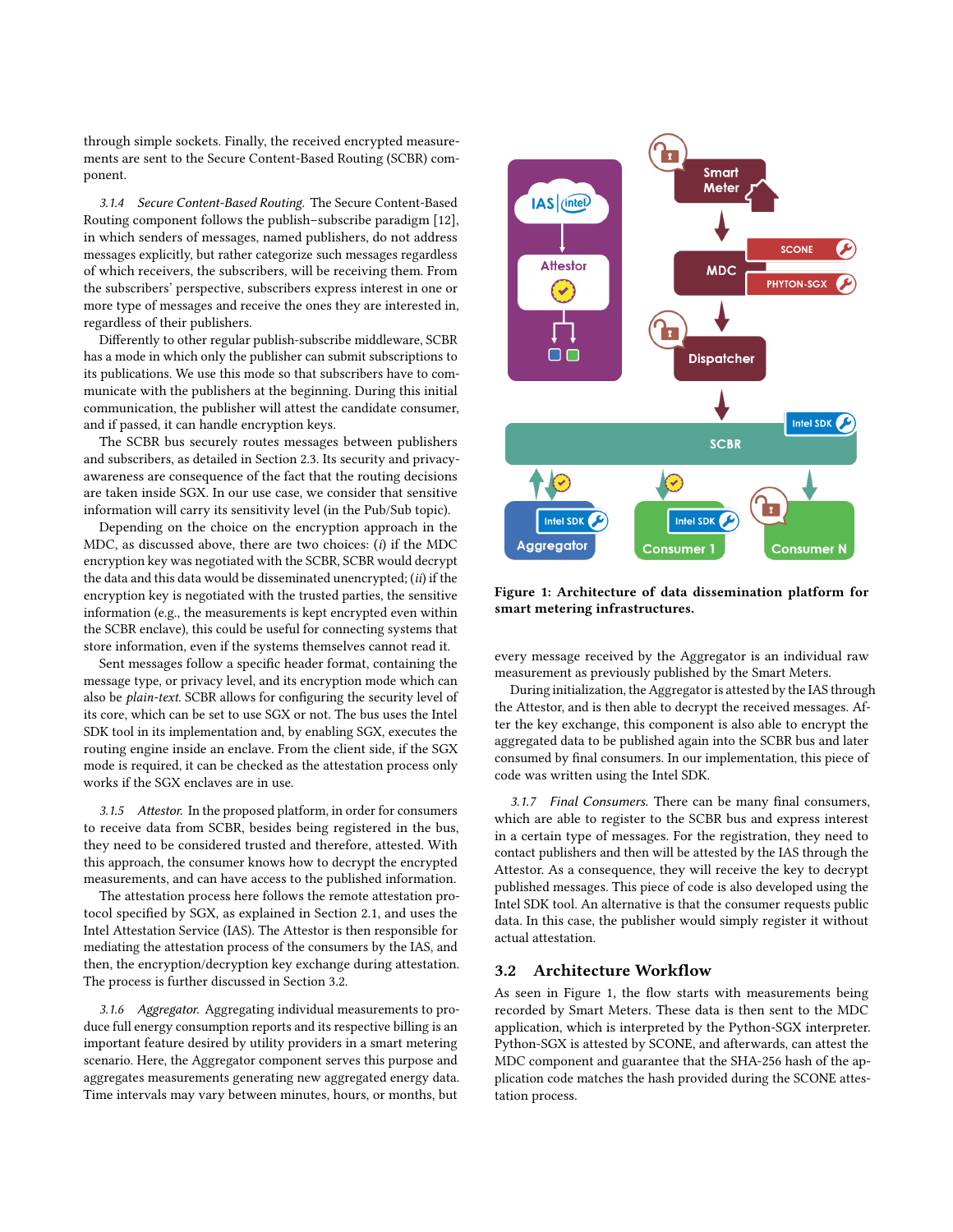The MDC then collects measurements every second from the Smart Meter, via a secure HTTPS channel, and encrypts them using the AES-CTR encryption mode. The key used for encryption is generated from an Initialization Vector (IV) and the respective decryption key is handed in during the consumer's attestation process. The MDC then sends the encrypted measurements to the Dispatcher via TCP sockets. To complete the publication flow, the Dispatcher communicates via a ZeroMQ connection with the SCBR bus, and publishes the encrypted measurement according to its privacy level.

From the same figure we can also see that the bottom half of the SCBR component represents the consumers interested in the messages published by the Dispatcher. The figure illustrates two types of consumers, Aggregators and Final Consumers, as described in Section [3.1.](#page-3-1) In our scenario, we have one aggregator and a number of final consumers. All of them should first register to the bus through the producers, and declare which type of messages they are interested in. Upon registration, such consumers are attested by the IAS through the Attestor component. This process is indicated in Figure [1](#page-4-1) by the yellow ticks over the arrows connecting the consumers to the bus. When the attestation process is completed, the consumers will receive the key able to decrypt the published encrypted messages. This shared key is sent encrypted by a symmetric key also negotiated during the attestation.

From this point on, consumers are able to decrypt the messages received from the SCBR bus. By definition, the aggregator receives the encrypted raw measurements and aggregates them according to specific time frames previously defined. These frames may vary between seconds, hours, months, and so on. After the data is aggregated, it can be encrypted or not, and published again to the SCBR bus by the aggregator itself, which in this scenario also works as a publisher. Upon publication, the privacy level of the information is defined, and the final consumers receive them accordingly.

# 3.3 Securely aggregating measurements

As discussed in Section [2,](#page-1-1) we envisage a scenario where a meter will collect detailed information that is valuable for many uses. For example, a user may be interested in receiving customized recommendations on how to reduce consumption. For that, it opts in to an application that request access to its second-level data. Another user, concerned about privacy, does not take part in such application and allows only aggregated measurements (e.g., daily) to be accessible.

For our running example, we classify the impact level about criticality and sensitivity of aggregate data. We adjusted the FIPS 199 [\[21\]](#page-9-18) model as an assessment criteria in the current example. The security model for data aggregation classifies potential impact in three levels: Low, Moderate or High. These levels can be interpreted as follows:

(1) High impact characterizes private data (e.g., an individual data collection from a particular smart meter), and the information must only be available to an aggregation system, protected by enclaves, or to applications explicitly trusted by producers (the smart meter owners). The risk of exposure or data violation would be unacceptable, resulting in

severe or catastrophic impact or noncompliance with legal requirements and loss of customer confidence.

- (2) Moderated impact defines protected data (e.g., as a set of local data aggregation from a collection of smart meters), and the measurements should only be available to power supplies. The risk of exposure or data violation would be marginally acceptable, causing certain impact or reputation losses on normal activity, with adverse effects on organizational operations, assets or individuals.
- (3) Low impact identifies public data (e.g., as a set of aggregated data from regional smart meters), and the information may be available freely. The risk of exposure or data violation would be acceptable for the energy company, resulting in minimal impact on normal activity.

Thus, in our example we consider that meters high-frequency measurements are published by the meters as high impact. These data are subscribed to by the Aggregator and by the Consumer 1, both have been explicitly trusted by the Smart Meter owner. The Aggregator computes hourly averages from the consumer measurements (e.g., for billing purposes, compatible with hour-of-the-day tariffs) and regional hourly averages (e.g., for public viewing). These two aggregations are published as moderate and low-impact, respectively. Consumer N subscribes to low-impact measurements and receives these publications even though it cannot be attested, as it is not running in an enclave.

# <span id="page-5-0"></span>4 EVALUATION

In this section we discuss the experiments that validate the proposed architecture. All experiments were executed in workstations with an Intel Core SGX-enabled i7-6700 processor and 8 GB of RAM running Ubuntu Linux 16.04 Xenial.

In the first set of experiments, we compare a simple aggregation implemented with homomorphic encryption, which would also enable trusted data processing in untrusted infrastructures, with SGX (but without any other components of the proposed architecture), and in pure C, without SGX. The implementation used in the homomorphic encryption aggregation is based on the scheme proposed by Busom et al [\[8\]](#page-9-19). The goal is to illustrate how the raw SGX performance compares to a traditional approach that would enable comparable benefits for running protected data analysis in cloud environments, and to an approach that offers no security, but also no overhead.

Because of the huge discrepancies in the overhead two sets of tests were executed. The first compares homomorphic encryption and Intel SGX and the second compares Intel SGX with the pure C implementation. The results of the first tests are depicted in Figure [2.](#page-6-0) Each point in the figure is calculated from 10 experiment runs. The tests are split into two parts: on the left-hand side, it considered that 10, 50, 100 and 200 meters (or measurements) would be aggregated together to mask individual reads; on the right-hand side, the experiments consider 200, 400, 800, and 1000 measurements.

The remaining experiments consider the proposed platform. The smart meters were simulated from regular processes that would connect to the MDC component (see Section [3.1](#page-3-1) for details). The experiments process up to 1 million measurements. Typically, two curves or box plots are shown: one, described as SGX, illustrates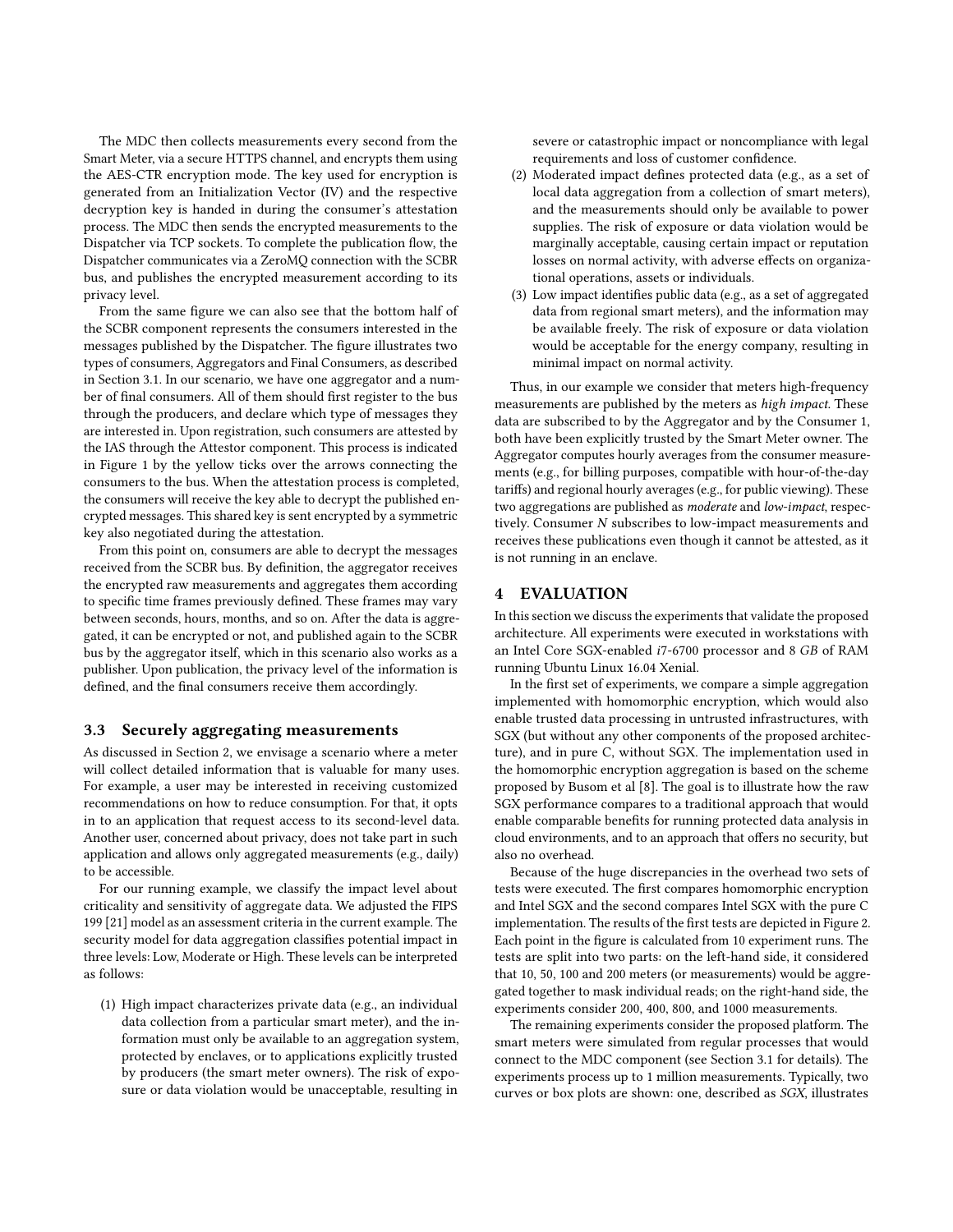<span id="page-6-0"></span>

Figure 2: Example of HE vs. SGX.

<span id="page-6-1"></span>

Figure 3: Latency for an isolated publication.

executions where Intel SGX usage was enabled; the other, described as regular considered executions in which SGX is disabled in the trusted components. In both executions, SGX and regular, the components use AES-CTR encryption for the measurement data sent through the bus. For each scenario that considers a specific data rate, the configurations were repeated 60 times. The CPU measurements consider the usage of the SCBR processes.

In the experiment depicted in Figure [3](#page-6-1) the system was under very light load. A single measurement was published each second. In this scenario, it is possible to see that the latency for publishing a single measurement, passing through a message bus in the same physical host is not statistically different between the two configurations. We can also see that the higher latency value is similar for both configurations, meaning the worst case scenario when using SGX also happens without it.

Next, because experiments considering one isolated measurement might not be representative for more complex execution scenarios, we analyzed the system's behavior under a heavier load, processing a burst of 1 million publications from a single producer.

<span id="page-6-2"></span>

Figure 4: Latency for a burst of 1 million publications.

Figure [4](#page-6-2) depicts the first 15 seconds of execution. The latency for publishing the measurement passing through SCBR shows an increasing behavior in the beginning of the execution, which means the message bus receives as many measurements as possible until its internal queues are full. From that moment on, we see only a small variance in latency, between 900 and 1000 milliseconds. This can be explained as a type of back-pressure mechanism, which in our case means the bus causes the transmitting device to hold off on sending data packets until the bus's bottleneck has been eliminated. We can see that such condition happens in both configurations, only in different moments, happening a slightly earlier when using SGX. After the bus' saturation occurs, the latency for both cases is similar.

Considering the same heavy load scenario of processing a burst of 1 million publications, Figure [5](#page-7-1) shows that the CPU usage maintains the mean identified for the higher power consumption publication rate, which is around 20000 measurements/s, for both configurations (as will be detailed shortly). We can also see that in a regular scenario, the time to process all the publications is around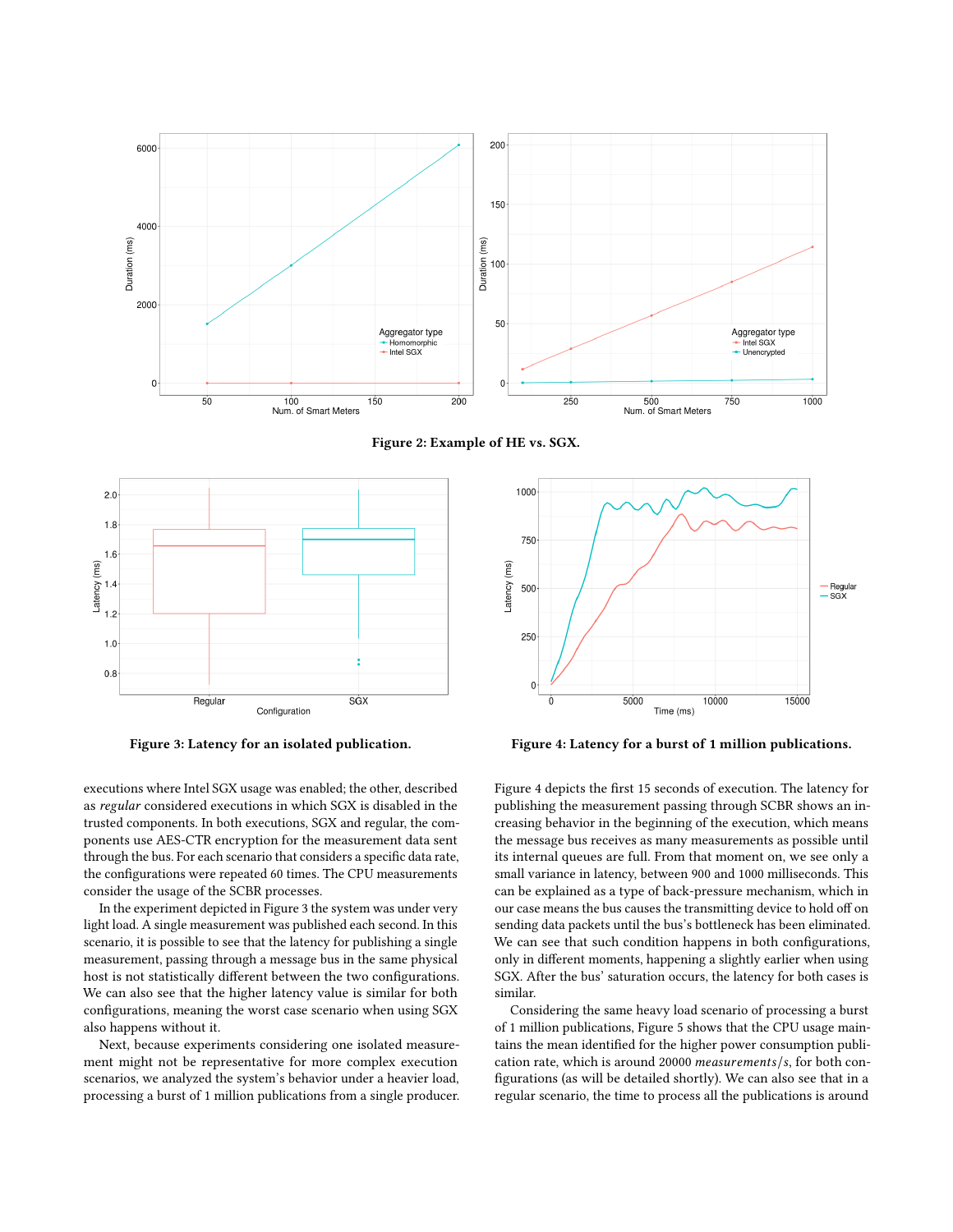<span id="page-7-1"></span>

Figure 5: CPU usage for a burst of 1 million publications.

<span id="page-7-2"></span>

Figure 6: Latency for specific measurements rates.

53 seconds, which is smaller then when SGX is being used. Seven seconds later, in case SGX is enabled, the processes are finished.

Experiments considering a variation of publication rates can be seen in Figures [6](#page-7-2) and [7.](#page-7-3) Considered rates were 1000, 2500, 5000, 10000, 15000 and 20000 measurements per second, being the last one the guaranteed number of publications processed in a second without accumulated delays. In Figure [6,](#page-7-2) we see that only from 15000 measurements/s the mean latency for both configurations starts to differ considerably. For smaller rates, differences are barely noticeable.

Figure [7](#page-7-3) then depicts CPU consumption of the message bus. For both configurations, the usage increases as the publication rates increase. From the results we can see that there is no significantly difference between regular scenarios and when using SGX.

Our last experiment depicts the behavior of the system in the presence of periodic intense bursts of events. Each sub-figure of Figure [8](#page-8-2) depicts one step in the progression from executing experiments with 1000 measurements/s, up to 20000 measurements/s, in each step we can see how the actual delay deviates from the

<span id="page-7-3"></span>

Figure 7: CPU usage for specific measurements rates.

ideal delay. For example, the ideal curve is depicted in red and is a straight line with an 45 degree angle. For some publications rates, the actual latency deviates from this perfect behavior.

Figure [8](#page-8-2) depicts the executions in a 2-second time frame. This value was chosen because it depicts two cycles, hinting the recurring behavior, while not making the figure unreadable. We can see that for rates up to 5000 *measurements*/ $s$ , there is no significant visible latency deviation, the lines almost overlap each other. From 10000 measurements/s, we can identify a small latency when using SGX, and more clearly for both configurations when considering 20000 measurements/s.

# <span id="page-7-0"></span>5 RELATED WORK

There is a number of prior works focusing on privacy-protecting data dissemination in untrusted environments [\[9,](#page-9-20) [17,](#page-9-21) [28\]](#page-9-22). We further reviewed secure data dissemination solutions to understand its contributions in the context of cloud computing, focused into two fronts: privacy-preserving data and privacy-assured models for smart metering.

In order to find a solution to address the weaknesses on data exchange between cloud users and providers, the paper by Komnunos and Junejo [\[18\]](#page-9-23) proposes an encryption scheme which uses a cipher-text policy to anonymize attributes behind the implementation of brokering services and, therefore, protects the data against privacy attacks on cloud environments. The work does not consider topics as trust and security issues from a user perspective and its effects when defining data privacy policies.

The authors in [\[16\]](#page-9-24) propose a Privacy-as-a-Service model, defined as a set of security protocols to provide a trusted environment that protects confidential data from unauthorized access in cloud infrastructures. The authors argue that cryptographic co-processors, used in their solution, demand high resource requirements, and this might be an expensive cost for the privacy gain they offer.

In [\[13\]](#page-9-25), the authors presented a trustworthy system relying on an additive homomorphic encryption to ensure the privacy in smart metering infrastructure. The encryption scheme implements a modular addition operation by using shared keys and provides exchange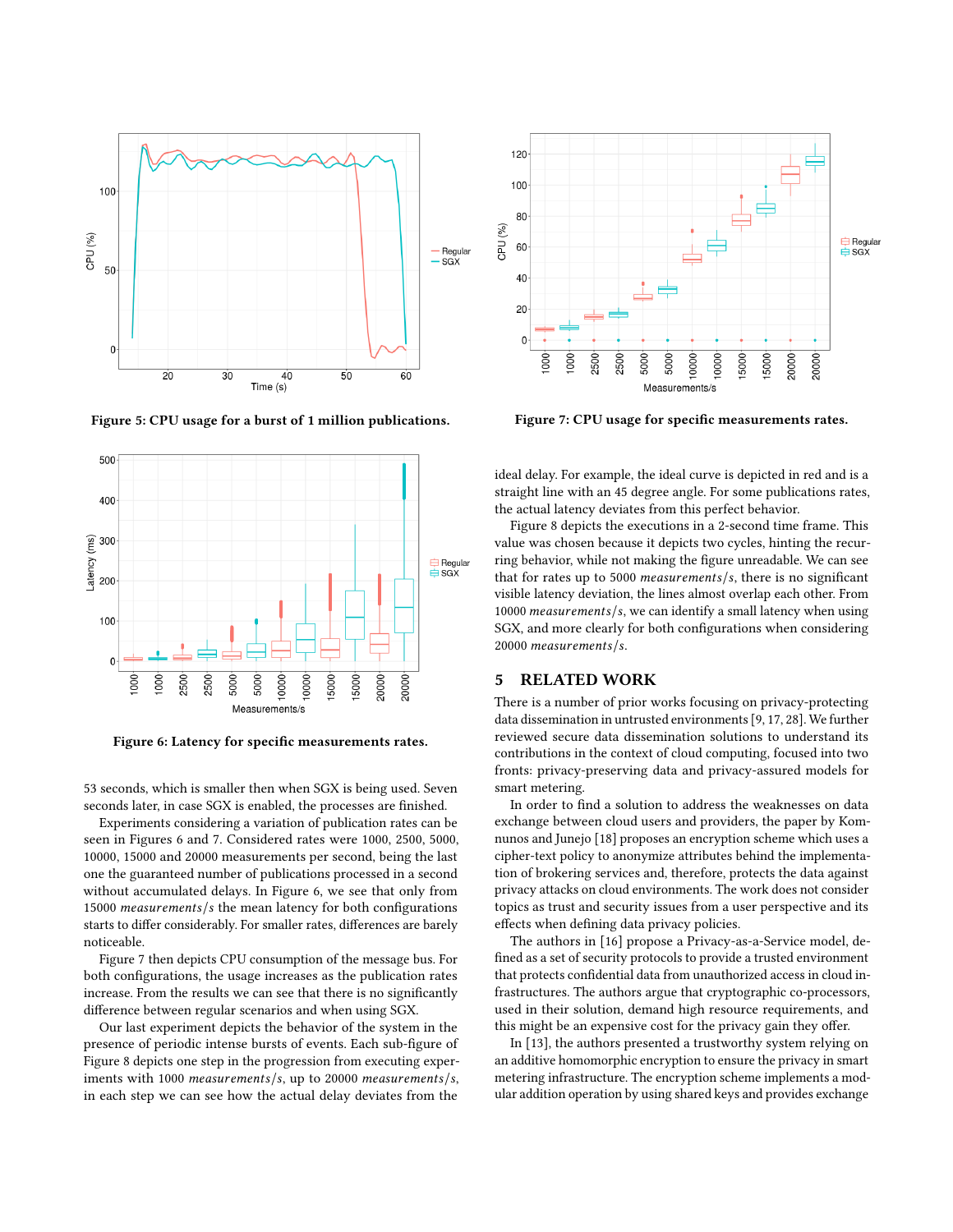<span id="page-8-2"></span>

Figure 8: Detailed latency considering a variation of measurements rates.

random measurements among smart meters and utility suppliers. The protocols proposed could be archived using inexpensive smart cards. However, the aggregator must be previously attested to guarantee a trusted service.

Due to the high calculation cost of homomorphic encryption in data aggregation models, the solution in [\[27\]](#page-9-26) proposes to perform data mining from secured data avoiding the need of users' secret key to access confidential aggregation of cloud users. The Privacy Preserving Data Mining (PPDM) technique satisfies the privacy of information stored in the cloud by the granularity level of the aggregation measurements in accordance with the level of secret key carried out of the service providers.

Another proposal [\[24\]](#page-9-27) makes use of Intel SGX technology to provide a simple solution for privacy-preserving smart metering system. The authors have suggested a model designed by trusted smart meter devices exchanging consumer's measurements with the trusted aggregator, performed inside an SGX enclave, among a secure channel established during the attestation process.

# <span id="page-8-0"></span>6 CONCLUSIONS

In this paper, we have proposed a system that enables a data source that produces sensitive data to control the usage of this data by third parties. One application example is an Advanced Metering Infrastructure, where sources produce detailed metering that may reveal privacy-sensitive information such as consumer habits or, in worst cases, even detailed activities (e.g., TV preferences). In this example, the original data is consumed only by applications and services with higher levels of trust. Among these trusted services,

there could be anonymizers and aggregators that reduce the sensitivity of the data to make it consumable by less trusted services. In contrast to other approaches such as homomorphic encryption, our approach has a much lower overhead and can be more simply applied. We demonstrated its usage and feasibility through a set of experiments. As limitations, the approach depends on the usage of a specific hardware-supported extension, Intel SGX, but which is increasingly common in off-the-shelf machines. In addition, Intel also offers SGX virtualization by providing a modified  $\text{KVM}^{13}$  $\text{KVM}^{13}$  $\text{KVM}^{13}$ , capable of exposing SGX features of hosts to guest VMs, letting users have access to a preallocated EPC memory size. Virtualization support considerably reduces the obstacles of putting SGX support for cloud-based VMs. We have successfully configured this upstream KVM in OpenStack, the most-used open-source cloud management platform. Finally, our approach also does not protect against software bugs that could reveal or leak data.

# ACKNOWLEDGMENTS

This research was partially funded by EU-BRA SecureCloud project (EC, MCTIC/RNP, and SERI, 3rd Coordinated Call, H2020-ICT-2015 Grant agreement no. 690111) and by CNPq, Brazil.

### **REFERENCES**

<span id="page-8-1"></span>[1] Ittai Anati, Shay Gueron, Simon Johnson, and Vincent Scarlata. 2013. Innovative technology for CPU based attestation and sealing. In HASP '13: Proceedings of the 2nd International Workshop on Hardware and Architectural Support for Security and Privacy, Vol. 13. ACM.

<span id="page-8-3"></span><sup>13</sup>https://github.com/01org/kvm-sgx/